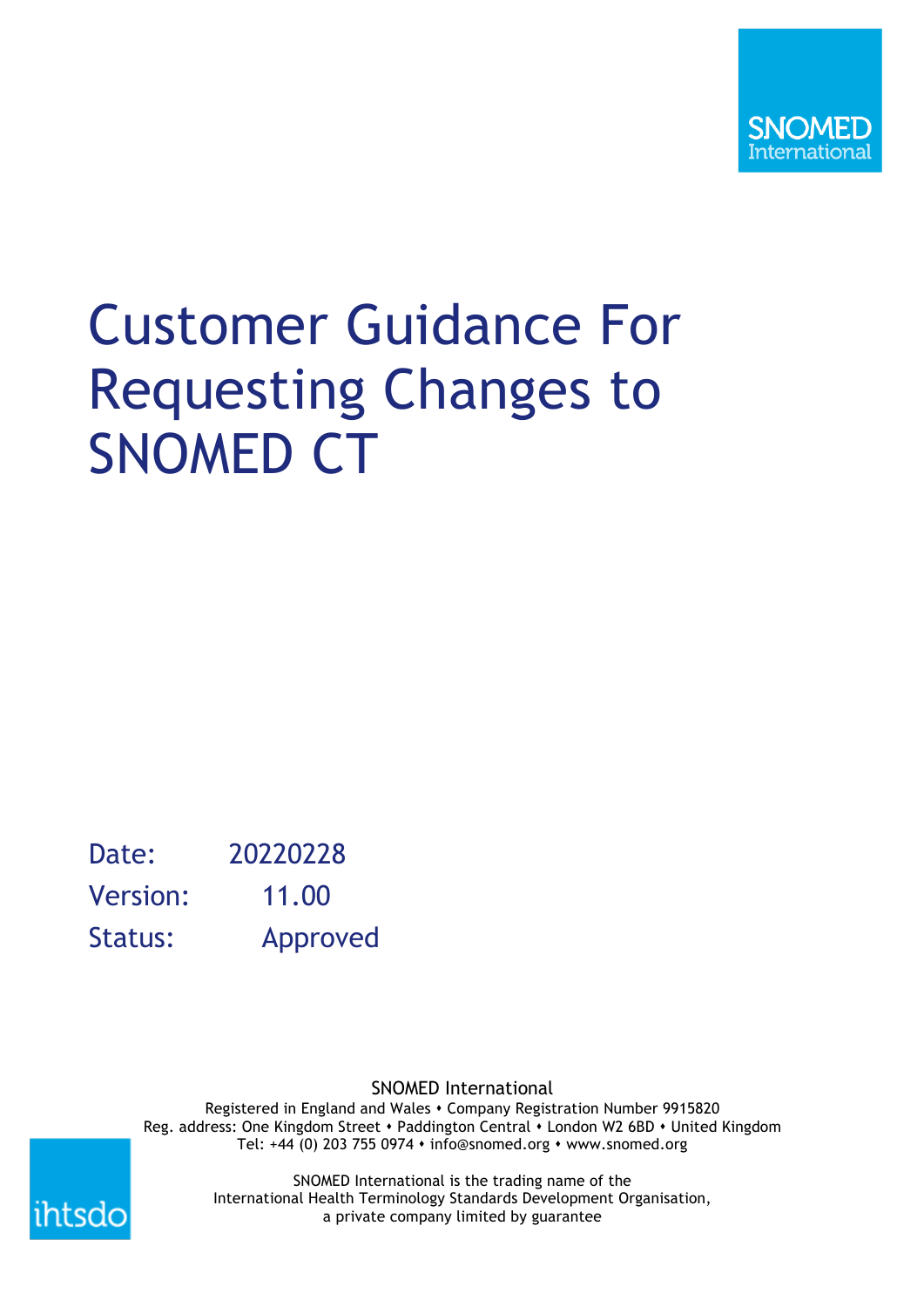#### **Amendment History**

| <b>Version</b> | Date     | <b>Editor</b>     | <b>Comments</b>                                                                                           |
|----------------|----------|-------------------|-----------------------------------------------------------------------------------------------------------|
| 0.1            | 20150612 | Maria Braithwaite | First draft for review and comments.                                                                      |
| 0.2            | 20150616 | Maria Braithwaite | Second draft after review and comments.                                                                   |
| 0.3            | 20150625 | Maria Braithwaite | Third draft after review by Content Team.                                                                 |
| 0.4            | 20150630 | Maria Braithwaite | Fourth draft for review after comments by<br>Head of Terminology.                                         |
| 0.5            | 20150701 | Maria Braithwaite | Update with comments from Head of<br>Terminology.                                                         |
| 1.1            | 20160927 | Maria Braithwaite | Update after move to CRS.                                                                                 |
| 2.1            | 20170511 | Maria Braithwaite | Update logo and minor changes.                                                                            |
| 3.1            | 20170711 | Maria Braithwaite | Update with Service Level Agreement.                                                                      |
| 3.2            | 20170712 | Maria Braithwaite | Update after review.                                                                                      |
| 4.1            | 20171013 | Maria Braithwaite | Update section 6.5.                                                                                       |
| 4.2            | 20171031 | Maria Braithwaite | Update after review.                                                                                      |
| 5.1            | 20180720 | Maria Braithwaite | Update to Appendix A - reference sources<br>for substance requests.                                       |
| 5.2            | 20180814 | Maria Braithwaite | Update to Appendix A after Content Team<br>review.                                                        |
| 6.1            | 20190124 | Maria Braithwaite | Update to information about service level<br>agreement.                                                   |
| 7.1            | 20191010 | Maria Braithwaite | Include new section: Promotion of National<br>Content Identified by a Second Member<br>Country as Useful. |
| 8.1            | 20200506 | Maria Braithwaite | Update to document.                                                                                       |
| 9.1            | 20201125 | Maria Braithwaite | Update to document.                                                                                       |
| 9.2            | 20201210 | Maria Braithwaite | Update to document.                                                                                       |
| 10.1           | 20220214 | Maria Braithwaite | Update to document for move to frequent<br>release.                                                       |
| 10.2           | 20220221 | Maria Braithwaite | Updates after review by NIN.                                                                              |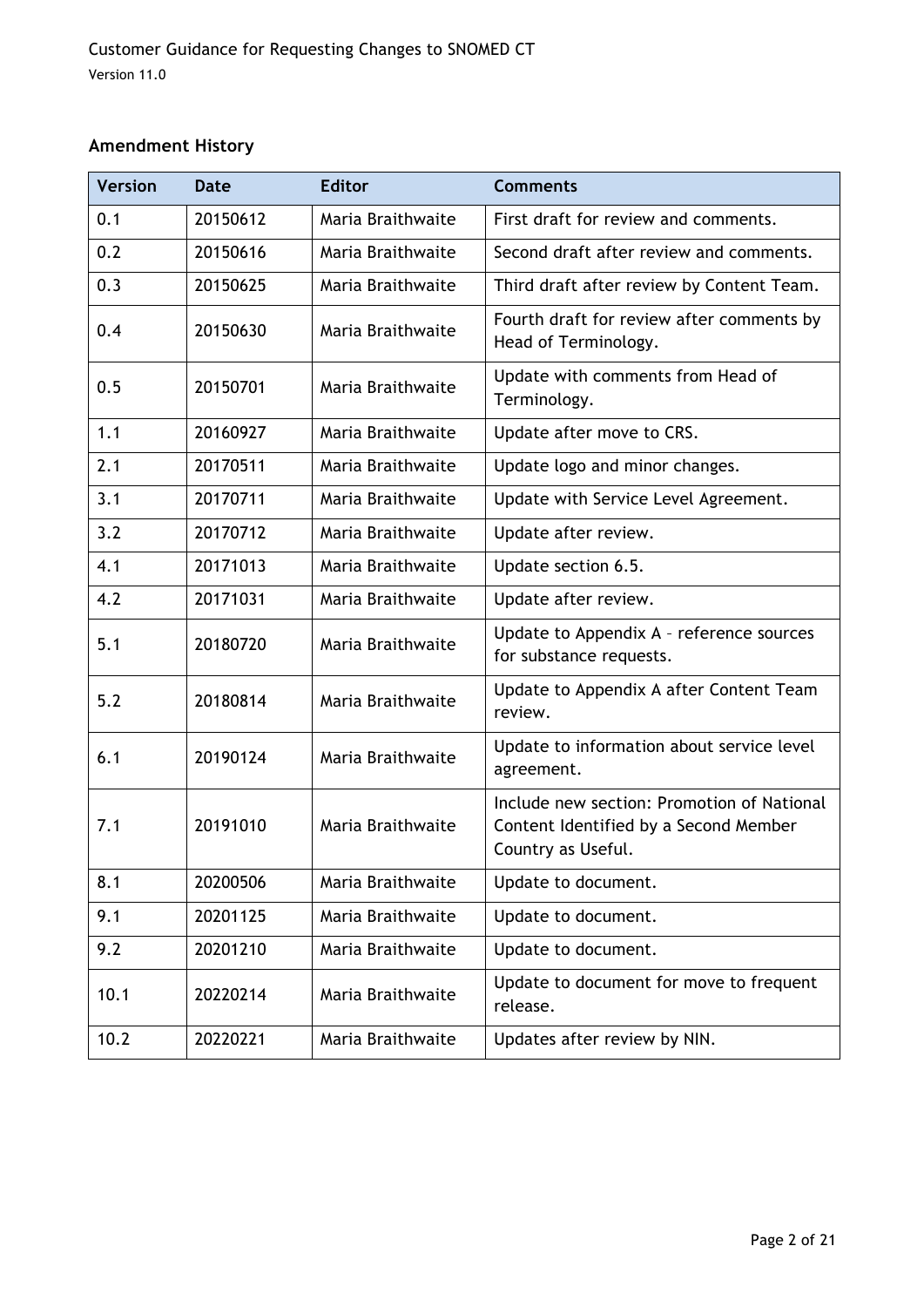#### **Approvals**

| <b>Version</b> | <b>Date</b> | Approver       | <b>Comments</b>            |
|----------------|-------------|----------------|----------------------------|
| 1.0            | 20150702    | lan Green      | Approved for distribution. |
|                |             | James Case     |                            |
| 2.0            | 20161005    | Lesley MacNeil | Approved for distribution. |
| 3.0            | 20170531    | Lesley MacNeil | Approved for distribution. |
| 4.0            | 20170720    | Lesley MacNeil | Approved for distribution. |
| 5.0            | 20171101    | Lesley MacNeil | Approved for distribution. |
| 6.0            | 20180817    | Lesley MacNeil | Approved for distribution. |
| 7.0            | 20190206    | Lesley MacNeil | Approved for distribution. |
| 8.0            | 20191024    | Monica Harry   | Approved for distribution. |
|                |             | Jim Case       |                            |
| 9.0            | 20200527    | Monica Harry   | Approved for distribution. |
|                |             | Jim Case       |                            |
| 10.0           | 20210104    | Monica Harry   | Approved for distribution. |
|                |             | Jim Case       |                            |
| 11.0           | 20220228    | Monica Harry   | Approved for distribution. |
|                |             | Jim Case       |                            |

#### **Future Review Timetable**

| <b>Review date</b> | Responsible owner | <b>Comments</b>                  |
|--------------------|-------------------|----------------------------------|
| As required        | Maria Braithwaite | Update when change necessitates. |

© <2022> International Health Terminology Standards Development Organisation. All rights reserved. SNOMED CT® was originally created by the College of American Pathologists.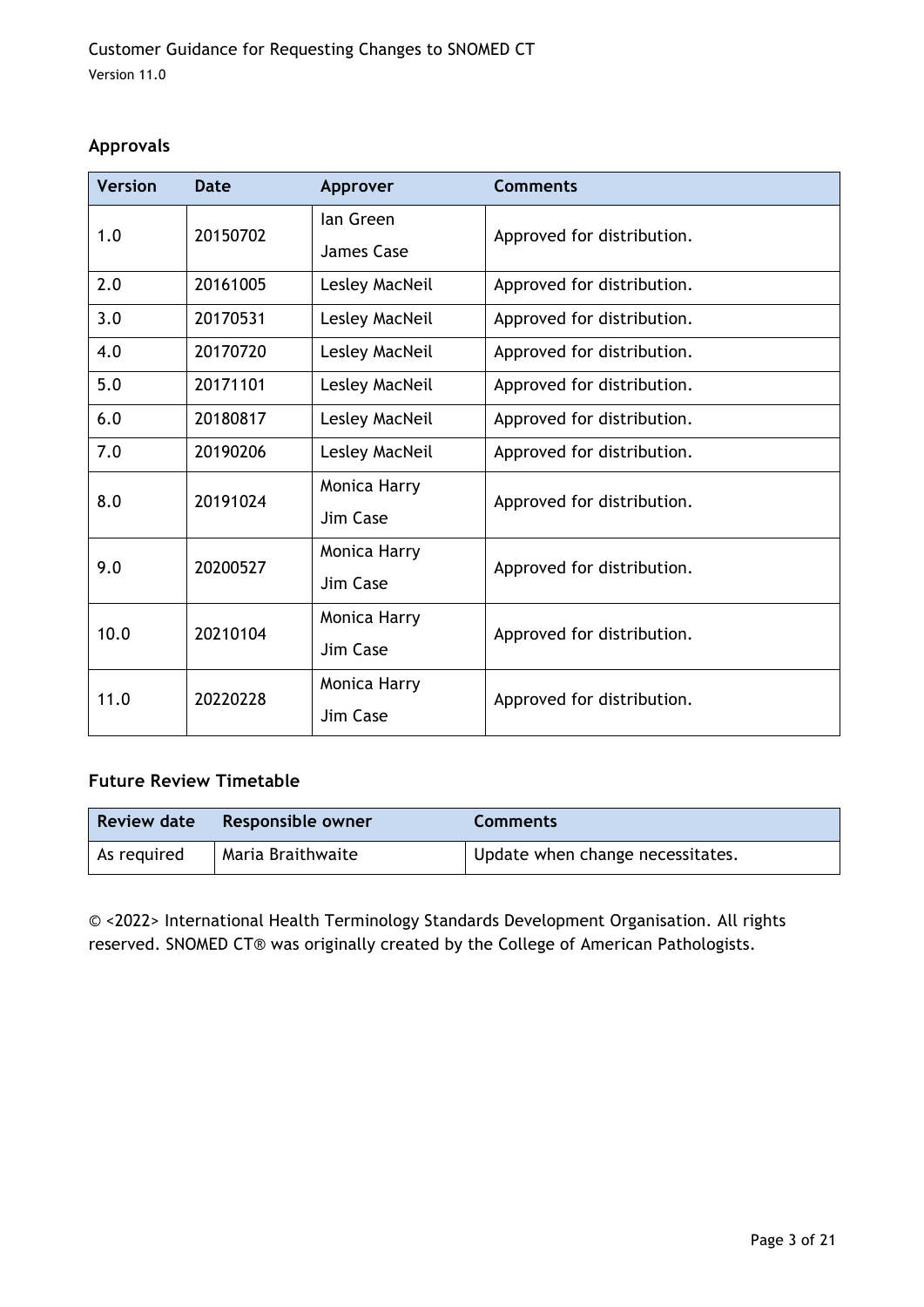# **Table of Contents**

| 5.3 Promotion of Content to the International Release from Approved SNOMED CT Extension .9 |  |
|--------------------------------------------------------------------------------------------|--|
|                                                                                            |  |
|                                                                                            |  |
|                                                                                            |  |
|                                                                                            |  |
|                                                                                            |  |
|                                                                                            |  |
|                                                                                            |  |
|                                                                                            |  |
| 6.3 Provide Clear Justification for Requesting a Change or New Concept  12                 |  |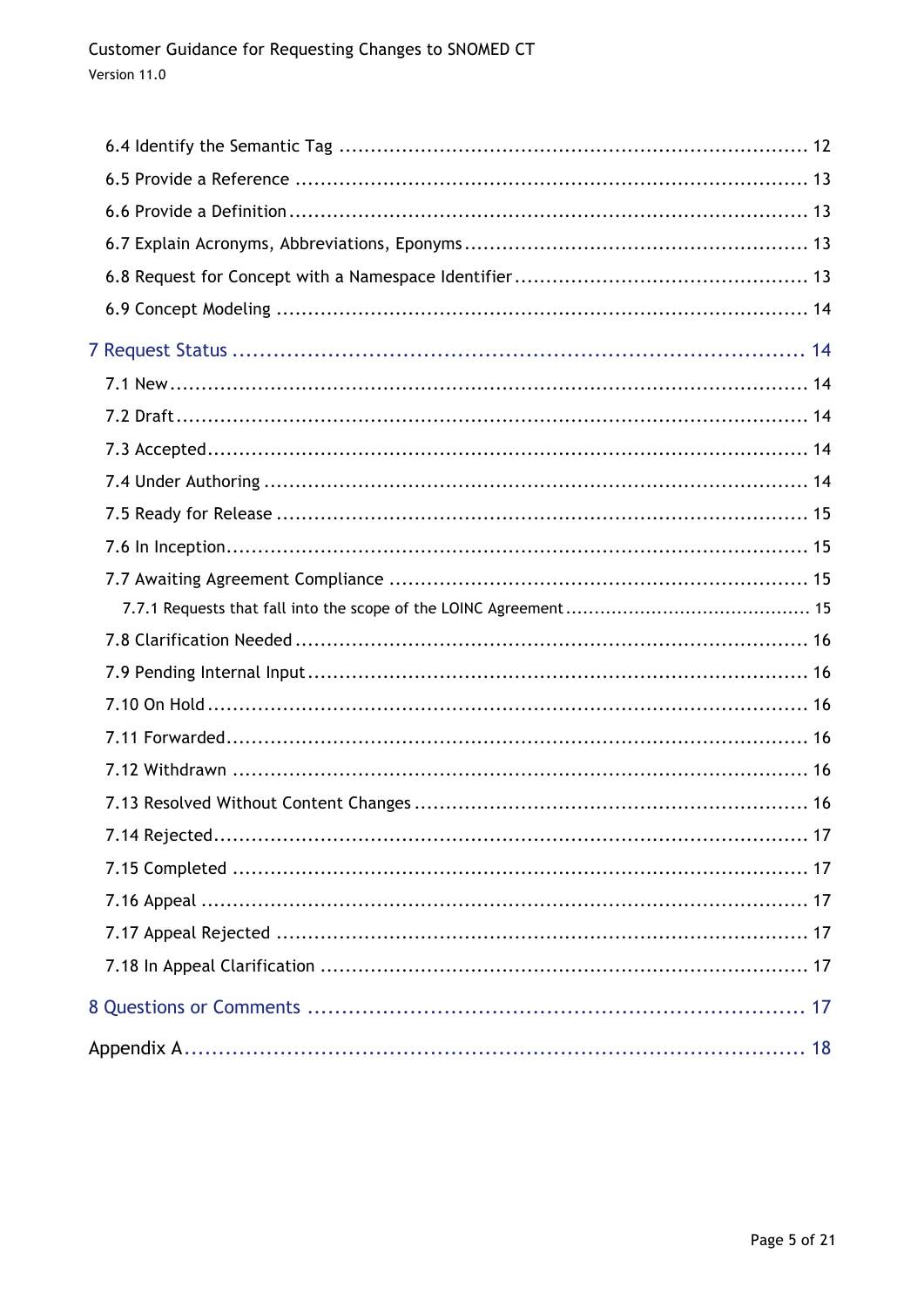# 1 Introduction

#### 1.1 Purpose

This document is intended to provide guidance for customers during the preparation of a request submission for the International release of SNOMED CT.

#### 1.2 Scope

The scope of this document is restricted to the creation of requests for new content and content changes for the International release of SNOMED CT. It is not intended to provide technical guidance on how to use the SNOMED CT Content Request Service (CRS) system.

Guidance on how to use the SNOMED CT Content Request Service (CRS) system can be found here https://confluence.ihtsdotools.org/display/SCTCR/CRS%2BUser%2BGuide

#### 1.3 Audience

The intended audience for this document includes any stakeholder who has been authorized to submit a request for content changes for the International release of SNOMED CT. This includes, but is not restricted to the SNOMED International Content Team, other SNOMED International staff, National Release Centers, SNOMED CT extension managers, member countries and Consultant Terminologists.

# 2 Who Can Request a Change

### 2.1 National Release Centers

SNOMED International coordinates requests for additions or changes to SNOMED CT through its Members' National Release Centers (NRC). For more information about the processes in each country, please access the relevant member page https://www.snomed.org/ourcustomers/members

#### 2.2 Other Authorized Submitters

Authorized users may submit requests for additions or changes via the SNOMED CT Content Request Service (CRS) system.

An authorized submitter is usually a named individual from a National Release Center, a user from a member country who does not have access to a National Release Center or individuals from international groups who have been identified as providing specialist content.

Affiliate license holders may in the first instance submit requests for content changes by sending an email to info@snomed.org

To request access to the SNOMED CT Content Request Service (CRS) system please contact: info@snomed.org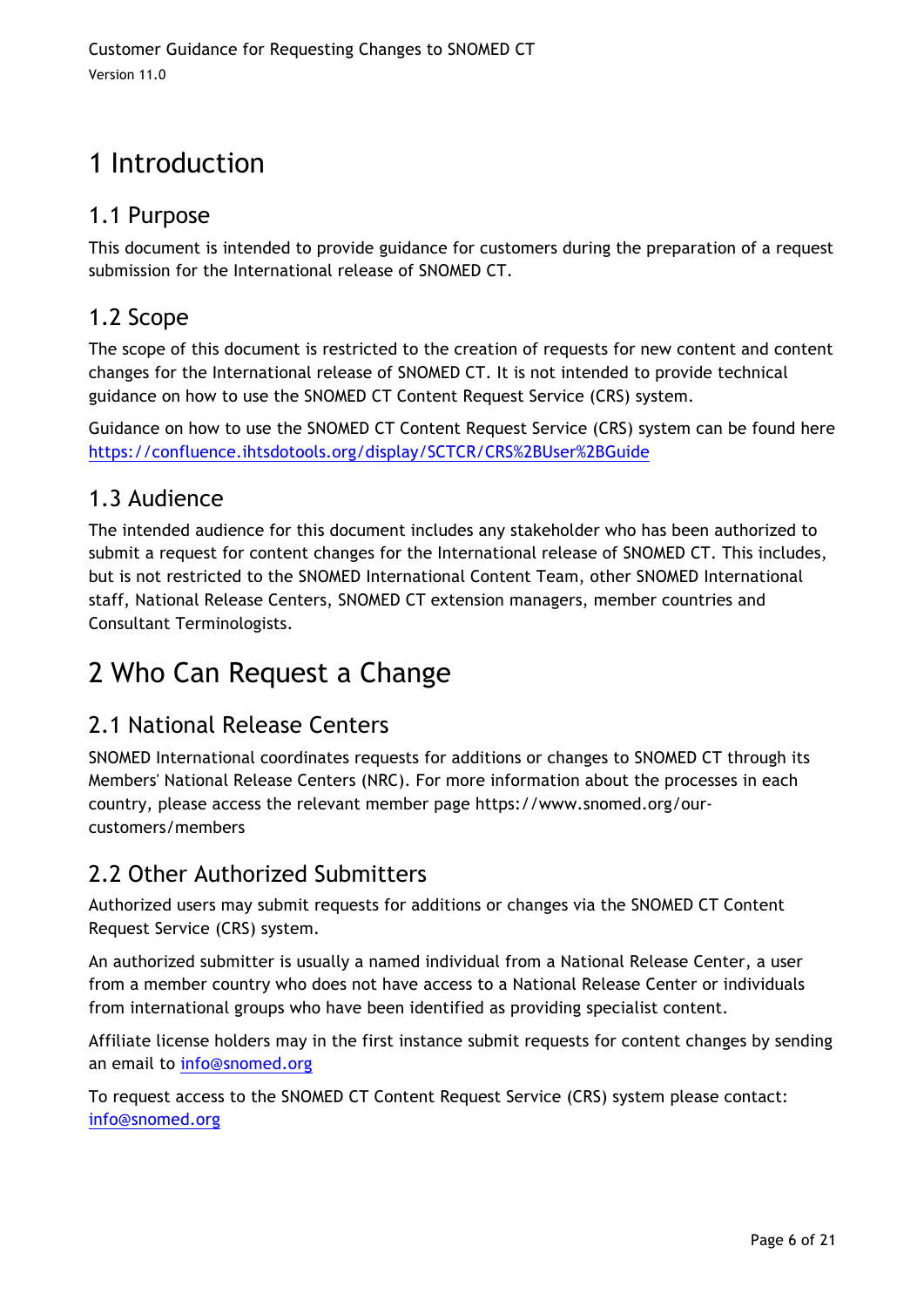# 3 Where to Submit a Request

The SNOMED CT Content Request Service (CRS) system can be accessed here https://confluence.ihtsdotools.org/display/SCTCR/CRS+User+Guide

# 4 Service Level Agreement

The current Service Level Agreement (SLA) for the CRS can be accessed here https://confluence.ihtsdotools.org/display/SCTCR/2022+- +Change+to+Service+Level+Agreement+for+International+CRS

#### 4.1 Acknowledgement

Submitters will receive an acknowledgement of receipt of their submission within 7 working days.

#### 4.2 Request Submission Dates

A notice will be published on the website biannually to indicate the submission dates for the CRS.

https://www.snomed.org/snomed-ct/Use-SNOMED-CT/change-or-add

Date of publication for the requested change will be communicated to the submitter via the CRS request at the time it is moved to a status of complete.

#### 4.3 Request Commitment

A minimum total of 1500 separate requests of the total submitted on or before the published request closure date for submissions shall be considered for inclusion or have an identified content tracker assigned, unless they are marked for clarification, appeal or are rejected or withdrawn.

Requests that are accepted will be considered for inclusion providing that:

- 1. The required information as specified in the document 'Customer Guidance for Requesting Changes to SNOMED CT' has been supplied with the request.
- 2. The request aligns with current editorial guidelines.
- 3. The submitter has not exceeded the maximum of 150 changes of the same type.

Complex requests that impact a large area of content or require additional input from resources other than the manager of the request may exceed this time period.

#### 4.4 Request Balance

SNOMED International reserves the right to assess the number of submissions made per country per release to create balance of submissions and fairness in equal resolution of requests.

Any set of requests from the same member country/submitter may not exceed 150 of the same type during a 6-month period. Examples of the same type of requests would be: 150+ requests for new concepts all in the same hierarchy (i.e. procedure, body structure, substance etc), 150+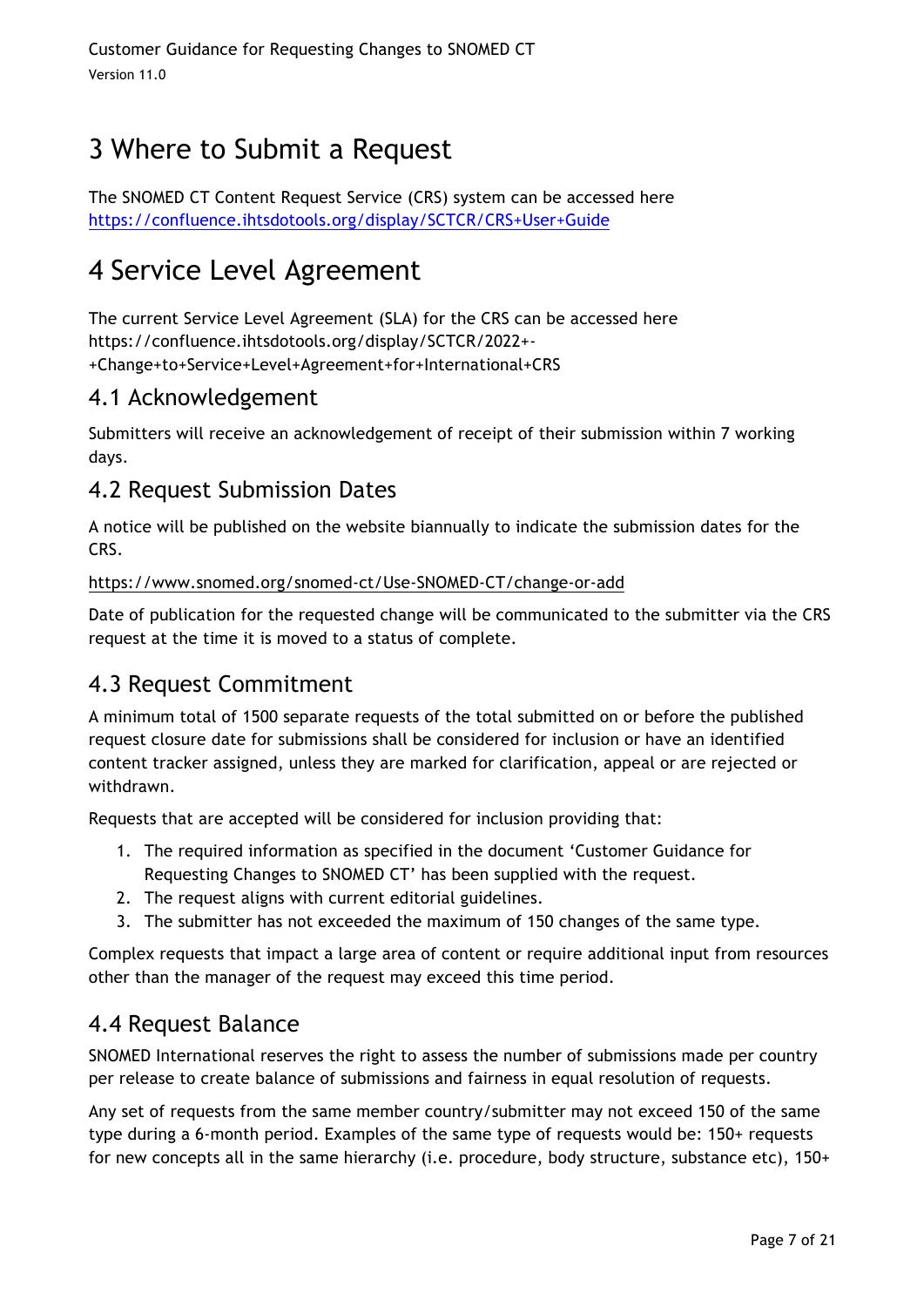requests for changes to existing content such as new descriptions, modeling changes such as to stated relationships or attributes, concept or description inactivation, changes to descriptions or questions about existing content.

The 150 total may be submitted as a large submission or smaller submissions, however once the total of 150 has been reached no further requests of the same type will be accepted during that 6-month period. Further requests above the 150 total will be marked as rejected.

Requests slightly exceeding 150 will be considered on a case-by-case basis for submission and must be approved prior to submission by contacting Maria Braithwaite (mbr@snomed.org). Requests must follow the customer guidance documentation and must:

- Meet an international use case.
- Meet SNOMED International Editorial Guidelines

Any set of requests exceeding 150 of the same type must be referred to the Customer Stakeholder & Relationship Management executive before being submitted to the CRS system.

Email info@snomed.org to contact the appropriate SNOMED International Customer Stakeholder & Relationship Management executive.

#### 4.5 Bulk Submissions

Must be submitted to the Customer & Stakeholder Relationship Representative, they will coordinate the best path for inclusion, either a bulk submission or a Member Priority project, including feedback timeline within available resources and priorities.

#### 4.6 Clarification Needed

All requests marked for clarification will remain open for a period of 60 days, after which the request will be closed without right to appeal.

# 5 Types of Request

#### 5.1 New concept

A request for a new concept must take into account existing content and align with the existing Editorial Guidance. The Editorial Guidance can be accessed here http://snomed.org/eg

Please note a Confluence account is required, if you need a new account please contact info@snomed.org

#### 5.2 Changes to Existing Content

A change can be made to existing content if the request aligns with existing Editorial Guidance. Please ensure a clear justification for requesting a modification is supplied with the request.

Examples of the type of changes to existing content that may be considered are:

- Inactivate a released concept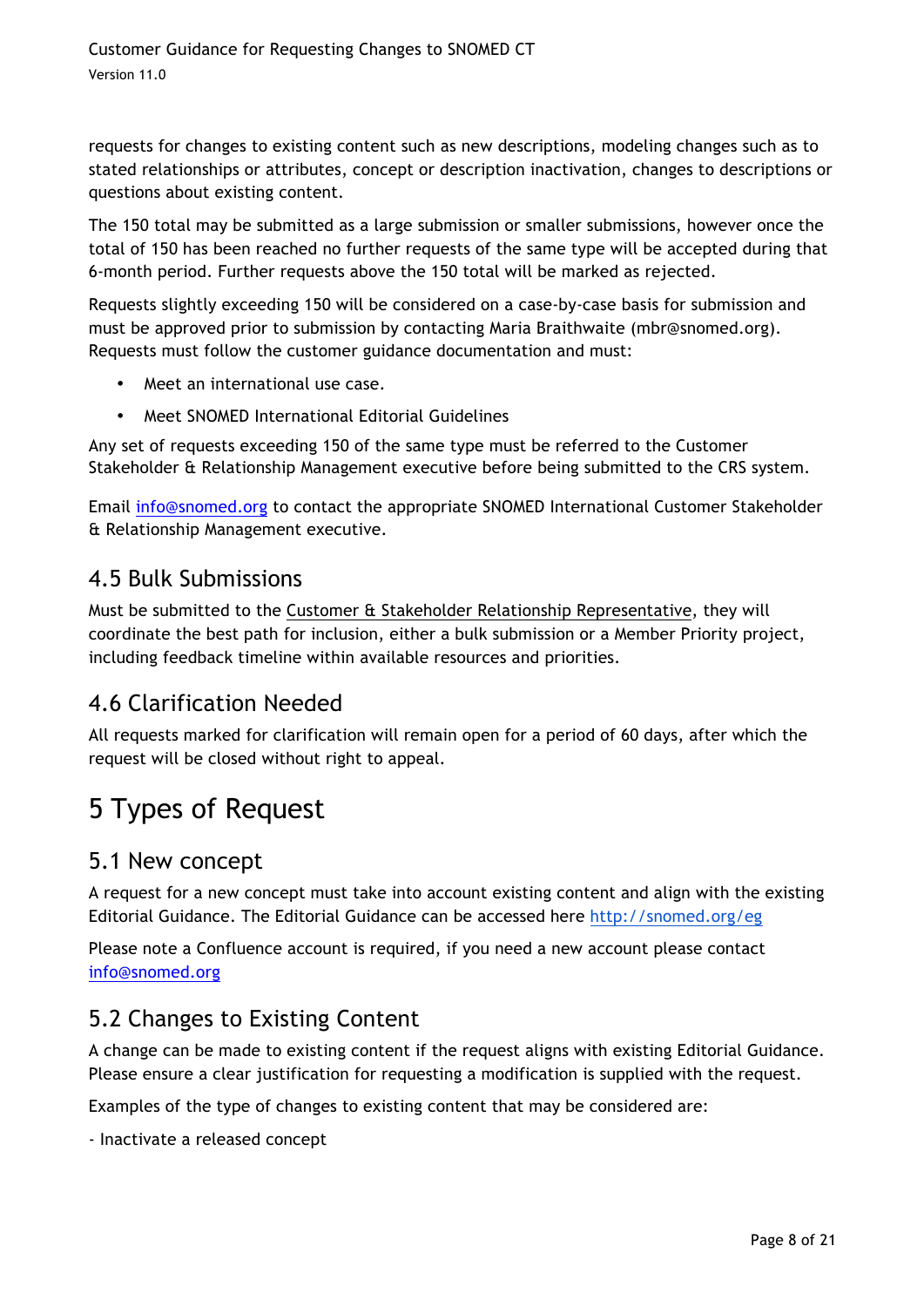- Add a new description
- Inactivate a description
- Add a new relationship
- Inactivate a relationship
- Make a change to metadata such as case sensitivity
- Making an existing concept fully defined or primitive

#### 5.3 Promotion of Content to the International Release from Approved SNOMED CT Extension

Upon approval by the owning extension, SNOMED International may promote any concept from a National Release Center (NRC) approved extension into the International release of SNOMED CT.

When a request for a new concept is submitted to the CRS, there is no requirement for the SNOMED International Content Team to check any national extension for potential duplication with national content.

Please follow the steps below when requesting promotion of content from a different extension.

#### **5.3.1 Check Browser and Seek Permission to Promote**

Before making any request to the CRS, submitters are required to check national extension content to identify if the required new concept is already published in an extension.

Extension content may be viewed here:

https://browser.ihtsdotools.org/?

Please select 'Go Browsing All Editions'

Browse the UK extension here:

https://termbrowser.nhs.uk/?

Where the required concept is already published in a national extension, and where approval is given by the owning extension, the extension concept will be considered for promotion to the international release. Prior to making a promotion submission to the CRS, the submitter must **first** seek approval from the manager of the national extension from which they wish to promote concept(s).

Contact information for member countries is available here https://www.snomed.org/ourstakeholders/members

#### **5.3.2 Submit a Request for Promotion**

Once approval has been received, the approval must be included as part of the CRS request to SNOMED International. The CRS submission must include the concept ID for the concept that is required for promotion, along with the usual information required when making a submission such as definition and use case, please see Section 6 'Submission Checklist' in the CRS Customer Guidance.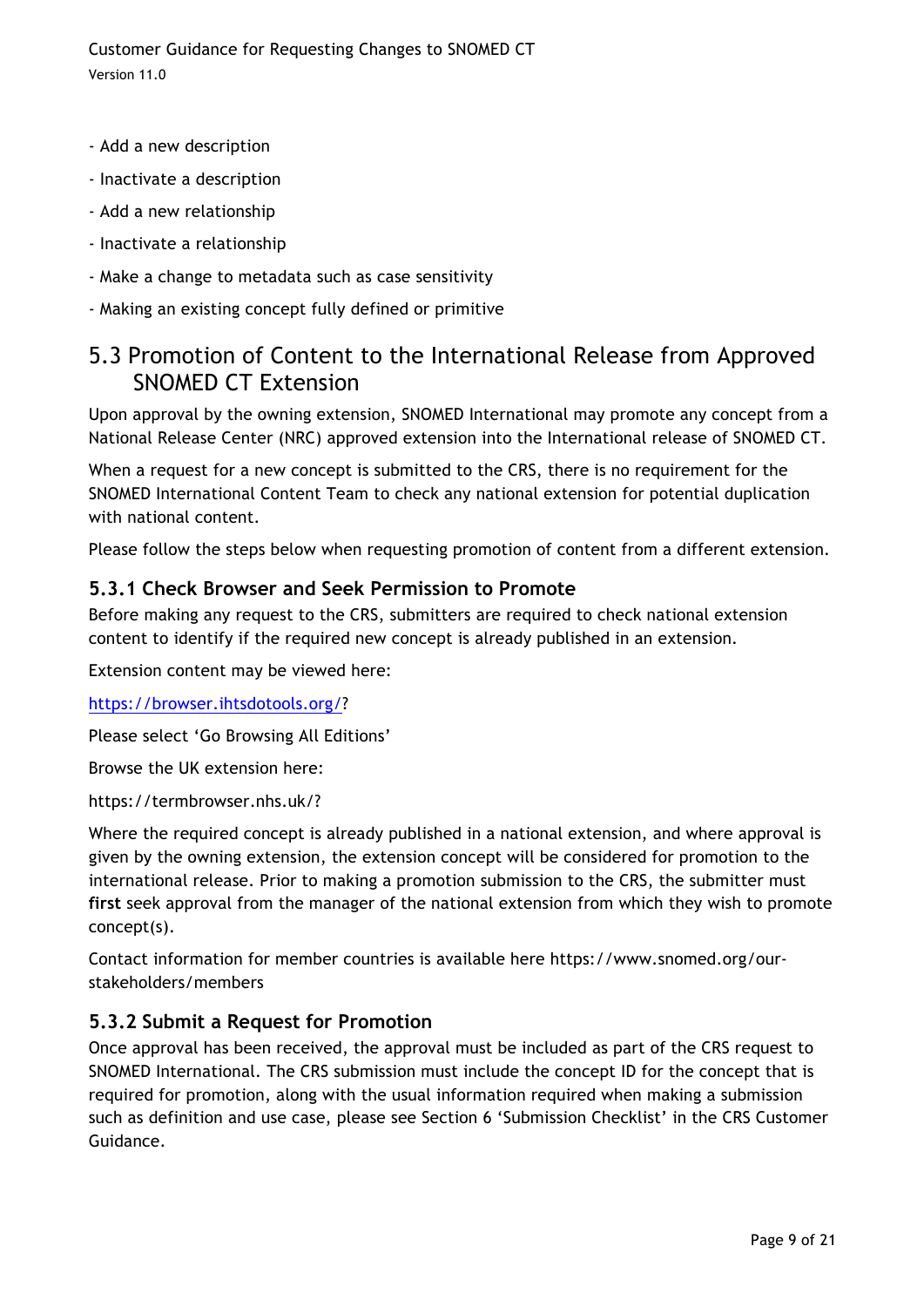'Non-owning' requestors may create the concept in their own extension whilst awaiting the release of a concept promoted to the international release from another extension, however the non-owning extension concept would require future inactivation with its associated impact if already implemented.

The SNOMED International terminologist must ensure that the requested use case is consistent with the meaning of the concept in the national extension and if necessary, clarify this with the originating extension.

Requests received via the CRS will be progressed normally consistent with established service level agreements. Where two or more requests are received for promotion of the same concept that exists in different national extensions, the request with the earliest submission date will have precedence.

When a request is received for promotion of a national extension concept, if it includes all of the required supporting information, the request will be assigned to a SNOMED International terminologist and progressed to align with the established service level agreement. The concept ID will be retained however the other existing identifiers (e.g. description ID) will not be retained as part of the concept promotion.

The CRS request submitter will be notified that the concept has been added via the automated update in the CRS request.

The concept, associated descriptions and relationships will be part of the international release of SNOMED CT after this time and may be subject to future changes and remodeling, the scope of which is defined in the Editorial Guidance.

#### 5.4 Batch Requests for Member Country Specific Projects

#### **5.4.1 Batch Submission**

A batch submission to support SNOMED International agreed projects; content development from SNOMED International Clinical Reference Groups, Project Groups and collaborative agreements may be submitted via the CRS system using the batch submission functionality.

#### **5.4.2 Batch Submission for Member Country Specific Projects**

A batch submission for more than 150 content changes or new concepts of the same type (e.g. organism, product, substance) to support member country specific projects must not be made without prior consultation with SNOMED International. Consultation can be carried out using existing mechanisms for member content prioritization such as the annual member prioritization process, or contact made via the regional Customer Stakeholder & Relationship Management executive in the first instance.

Contact details are:

**Europe -** Ian Green: igr@snomed.org **Middle East and Africa -** Nick Egarhos: neg@snomed.org **Asia Pacific -** Liara Tutina: ltu@snomed.org **Americas –** Suzy Roy: sro@snomed.org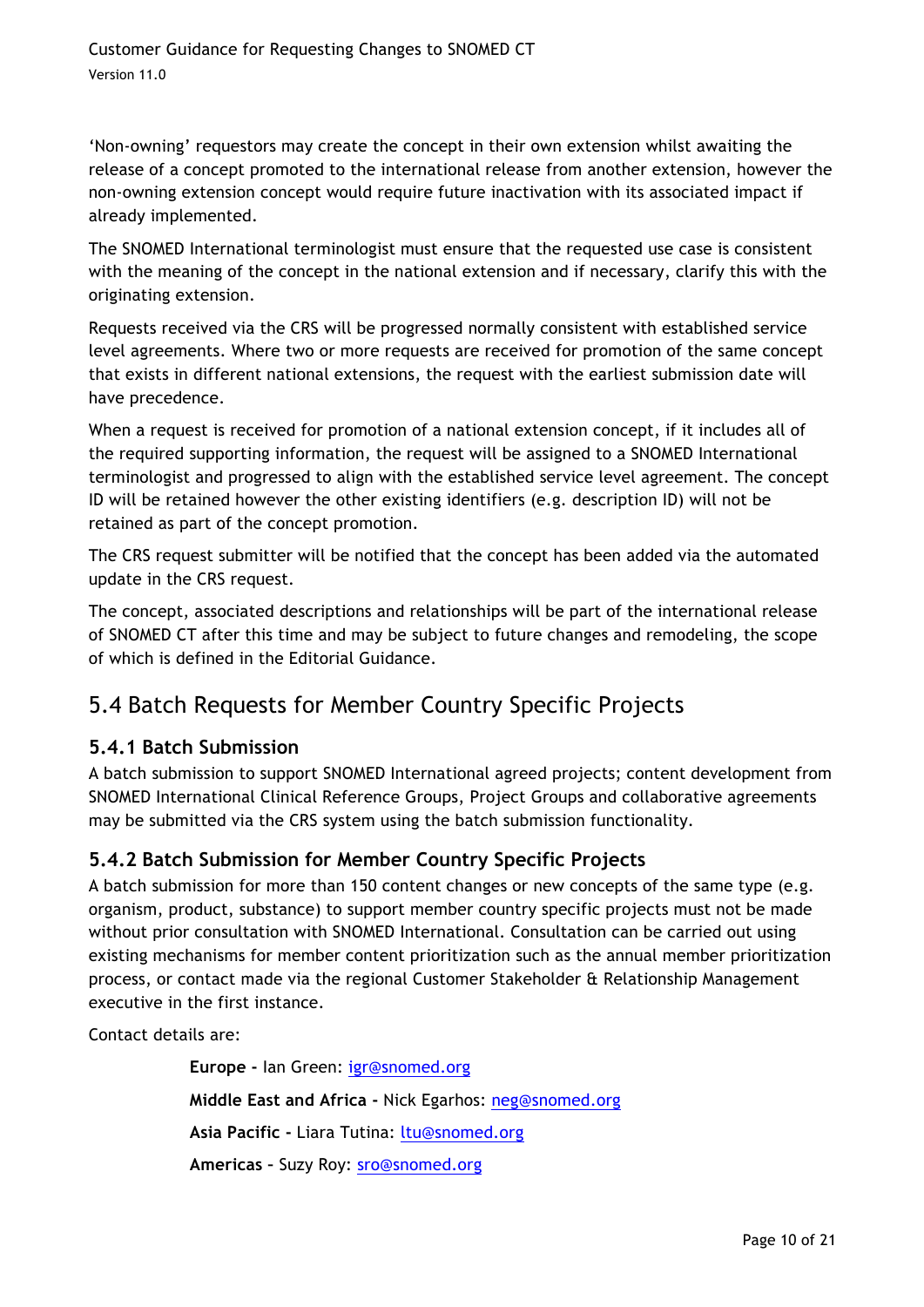The Customer Stakeholder & Relationship Management executive will coordinate the best path for inclusion, either a batch submission or a Member Priority project, including feedback timeline within available resources and priorities. It is also necessary that the full impact of a batch change be understood in order to ensure a quality solution is achieved. Prior to implementing any batch change(s), a thorough analysis of the change(s) requested including testing to observe impact, impact to the terminology and clinical implications may be required. Batch Submission requests, i.e. requests totaling more than 150, affecting one or more domains of the hierarchy, must follow the guidelines below:

- I. Support a work plan initiative, or editorial mandate to directly progress or provide a value benefit at an international or quality level.
- II. Include a desired implementation date if known or estimated if not known.
- III. Demonstrate an international use case and provide an explanation of the clinical application.
- IV. In all cases, clearly demonstrate that SNOMED International Editorial Guidelines are adhered to.

# 6 Submission Checklist

It is in the best interest of both the submitter and the SNOMED International Content Team that a request for change incorporates as much information as possible to support the requirement.

Where a request is submitted with all of the desired information in support, the Content Team is more likely to accept the request without the need for further clarification. This is necessary for the customer to receive the desired change in a reasonable timescale. It will also reduce the risk of misunderstanding that may result in the original requirement not being met.

Prior to making a submission for a change to the International release of SNOMED CT, the following steps should be followed:

### 6.1 Check the Most Recent Version of SNOMED CT

The submitter should check the most recent version of SNOMED CT to ensure that the desired change is not already present in the terminology. It is recommended that the submitter check the SNOMED International browser, which can be accessed here http://browser.ihtsdotools.org

Please remember that the desired concept may be available as a slightly different phrase. The words or word order of the description may not entirely match, but the released concept may be conceptually the same as the new request. Where this is the case a request for a new synonym may be considered. A new concept request must not be submitted as it will not be accepted due to the presence of an existing concept.

#### 6.2 Review the Editorial Guide

The Editorial Guidance can be accessed here http://snomed.org/eg

Please note a Confluence account is required, if you need a new account please contact info@snomed.org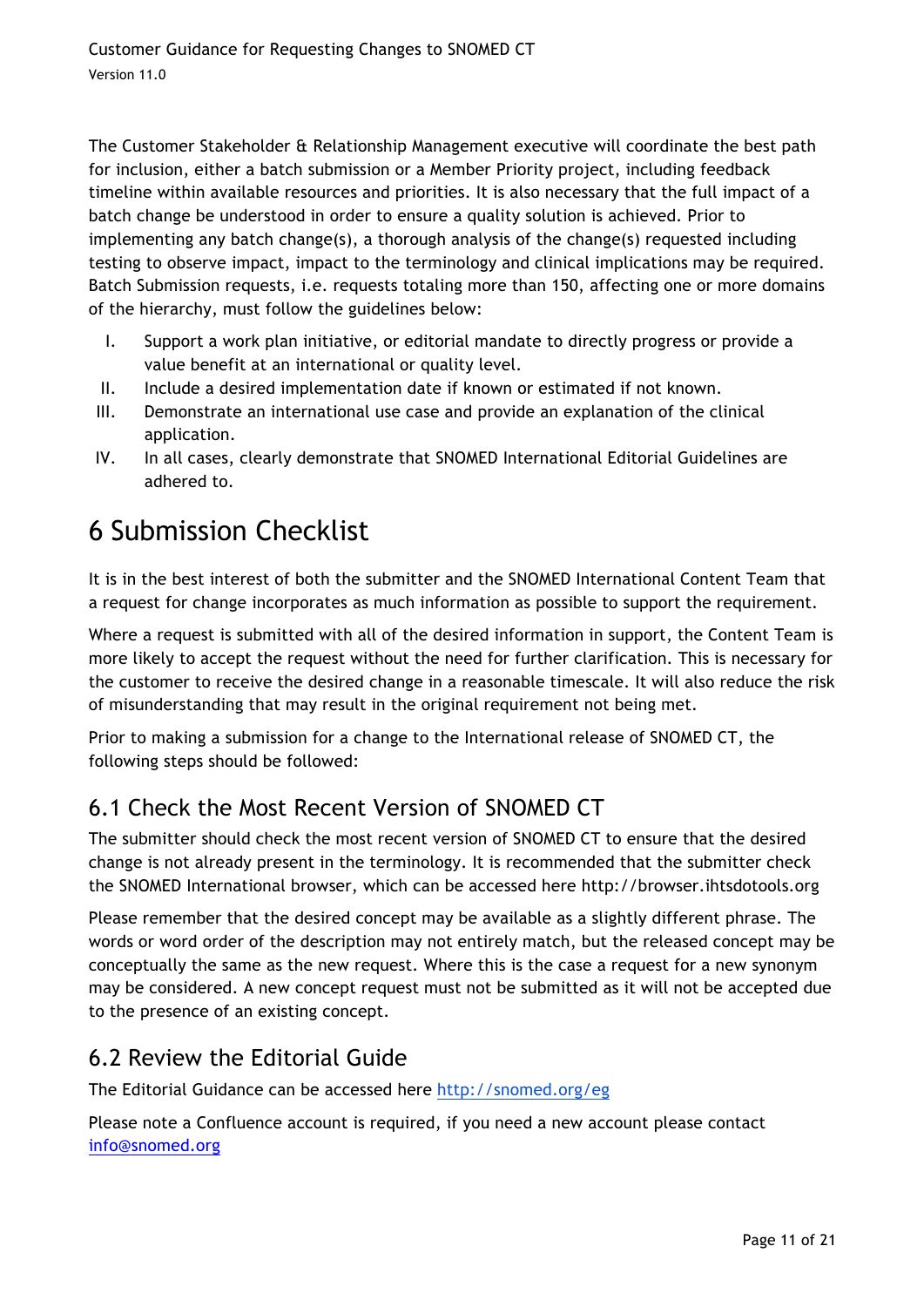The Editorial Guide document provides information about requests that may or may not be suitable for inclusion into the international release of SNOMED CT.

The Editorial Guide should be consulted prior to submission of a request in order to establish if there is policy around the type of request that is being considered for submission.

For example, requests for new content that include classification type terms such as other, NOS (not otherwise specified), NEC (not elsewhere classified) will not be considered for inclusion (Classification-derived phrases see

https://confluence.ihtsdotools.org/display/DOCEG/Out+of+Scope).

Similarly requests for disjunction (disjunctive aggregates) will not usually be accepted. Where an editorial principle exists that precludes the inclusion of a particular type of concept then a request for content of this nature will not be accepted.

#### 6.3 Provide Clear Justification for Requesting a Change or New Concept

It is very important to incorporate a clear justification for any change request for the international release of SNOMED CT. For example "Used as a member of a value set in support of the provider occupation field."

This level of detail will assist the Content Team in understanding the nature and context of the requirement. The justification will also aid in assessing the risks and benefits that are associated with making the change. Please remember that change requests that are country specific are not suitable for the international release. This type of change request will not be accepted.

#### 6.3.1 Mandatory Fields

Please note that the fields including 'Summary,' 'Topic,' 'Proposed Use Case' and 'Reference' are mandatory fields when making a submission. Copy and paste of generic text such as "gap in terminology" or "self evident" does not supply adequate justification for a change and may result in further clarification (which will delay the inclusion of the request) or a status change to 'Rejected.'

#### 6.4 Identify the Semantic Tag

It is important to consider where the requested new concept will sit within the SNOMED CT hierarchy. The submitter must take into account the nature of their requirement along with how it will be implemented in clinical systems.

When making a request for a new concept the desired semantic tag for the new addition is required as part of the submission. This will assist the Content Team in understanding the nature of the requirement and also help in ensuring that the original requirements are met. The submitter should verify that the requested semantic tag aligns with the requested parent term. For example a request for a new concept in the finding hierarchy must be a descendant of the concept 404684003|Clinical finding (finding).

Further information about the semantic tag can be found in the Editorial Guide.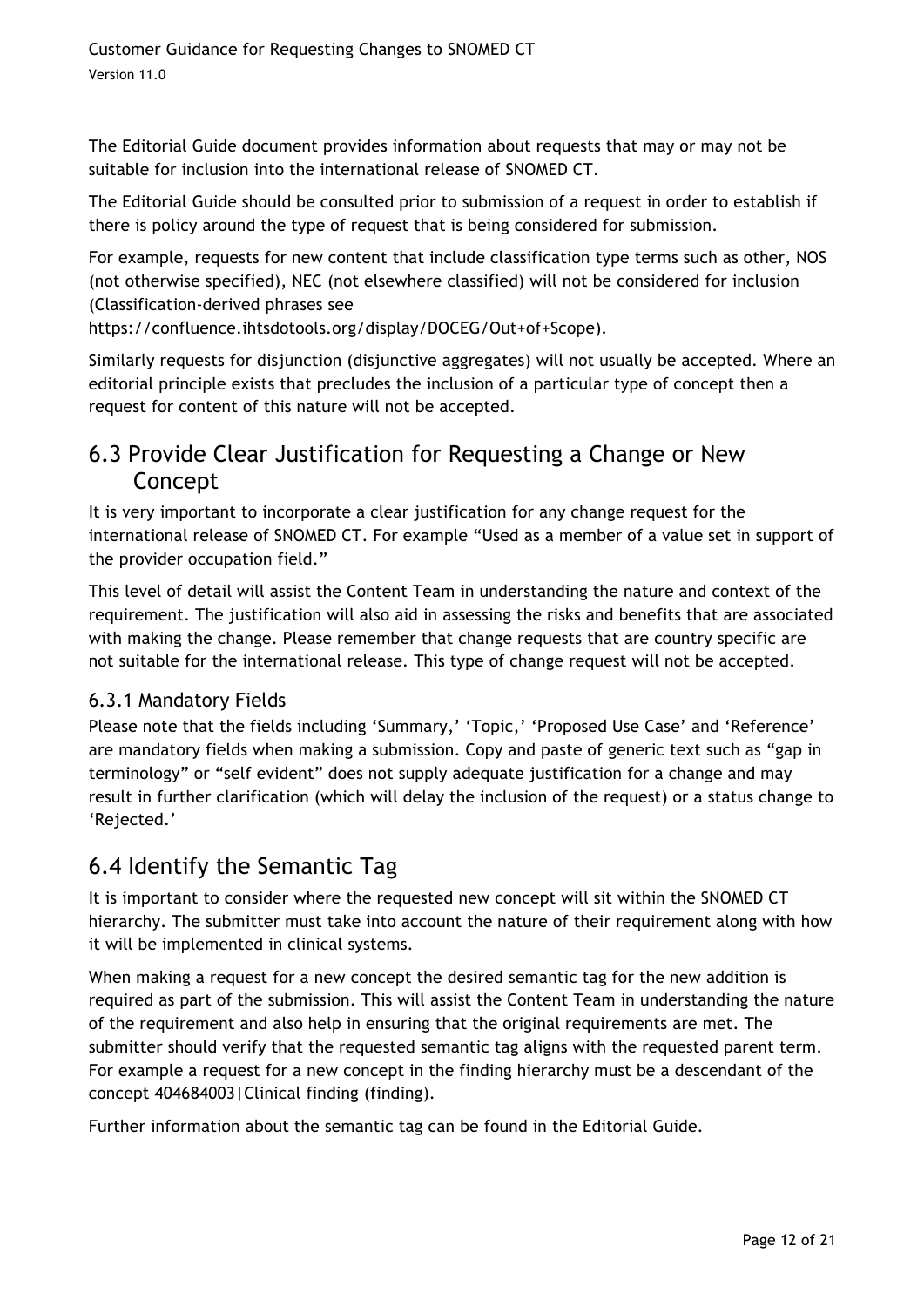### 6.5 Provide a Reference

Submissions for a change to the international release of SNOMED CT must be supported by **at least one reference that is of international relevance**. Please remember that requests for change need to be of international application and not confined to one member country. We may require more than one reference to assess the validity and international applicability for some areas of content.

Literature intended for patient education purposes should not be used in support of a request; it frequently includes generalizations that are not always true but may be true in the context of the topic being addressed.

The supporting information submitted with the request is required to be recent and from an authoritative source such as a scientific or professional journal or a professional society. References to Wikipedia are not sufficient. Reference material that is provided in support of a request must be accessible to the Content Team. For example, references from books and journal articles that are not publicly available are not acceptable. Please see Appendix A for a list of suggested resources that may be used to provide information in support of a request.

#### 6.6 Provide a Definition

Where a new concept is being requested, a text definition that identifies the exact nature of the request must be included. This is especially important where the request is for an obscure disease or a new procedure or is unusual in its nature. Please note that restating the requested descriptions is not considered to be sufficient as a definition. A request for the inclusion of a text definition for a new or existing concept must demonstrate international applicability. Text that is protected by copyright will not be accepted for inclusion unless accompanied by a release from the copyright holder.

#### 6.7 Explain Acronyms, Abbreviations, Eponyms

When making a submission, fully expand all abbreviations. Abbreviations are not allowed in the Fully Specified Name (FSN) as the use of acronyms and abbreviations can cause confusion and will cause delay in processing the request. Even though a particular procedure or disease may commonly be referred to by an acronym in one country, this may not be the same at the international level.

Please refer to the Editorial Guide for further information

- Acronyms
- Abbreviations
- Eponyms

#### 6.8 Request for Concept with a Namespace Identifier

Please use the field 'Local SNOMED CT Code' in the CRS to record an extension concept ID that should be retained with the addition of the new concept. When submitted with a request, the extension concept ID will be retained when the concept is added to the international release of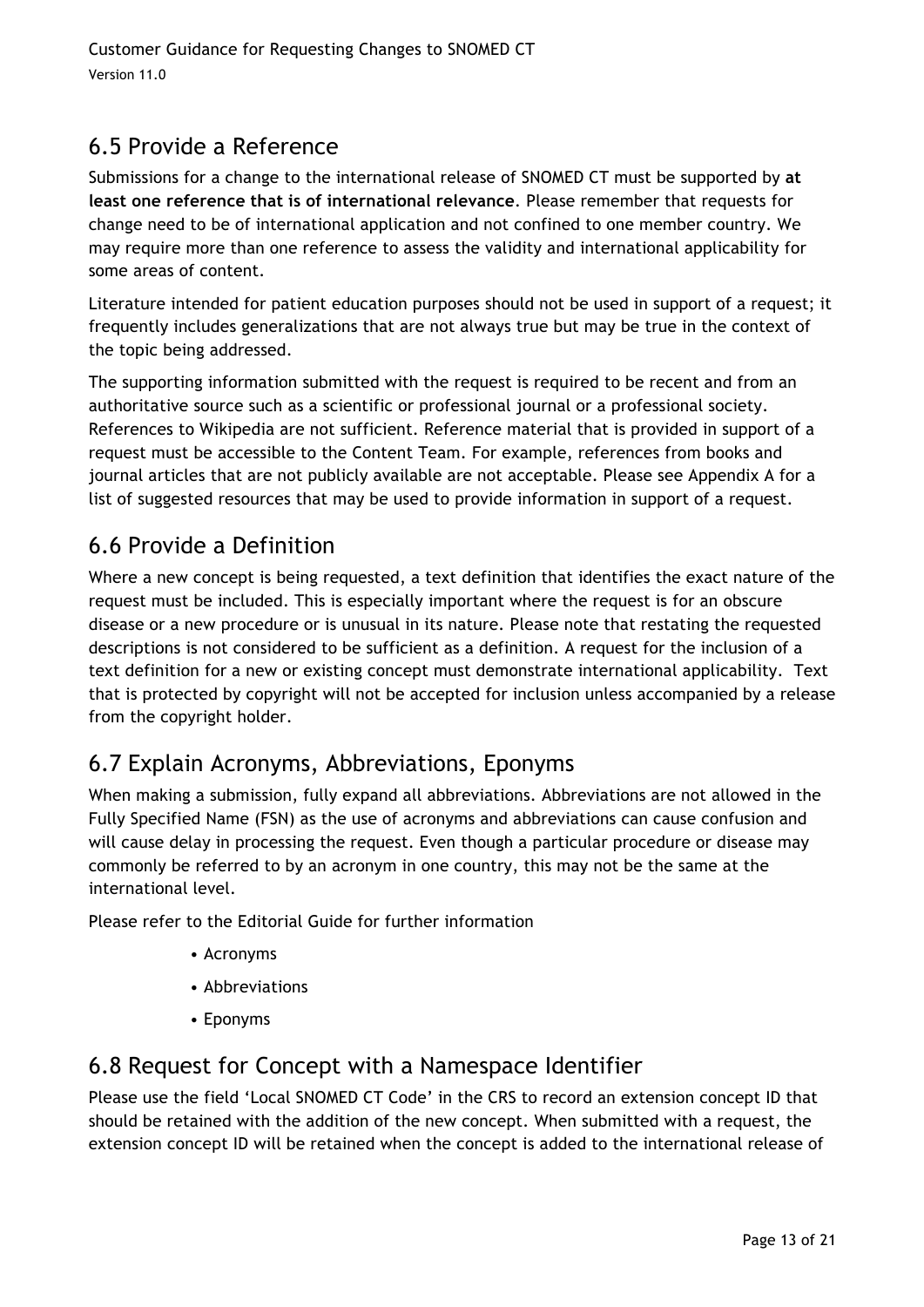SNOMED CT. Where retention of the extension concept ID is not required the concept ID must NOT be submitted with the request. Where the local concept ID is not recorded in the correct field the concept ID will not be retained.

Requests for promotion of content from a different national extension must be accompanied by permission from the 'owning' extension, please see Section 5.3 of this document for further information.

Please ensure that the correct extension concept ID that aligns with the correct descriptions are submitted for inclusion in the international release, it is the responsibility of the submitter to check the information submitted is correct.

#### 6.9 Concept Modeling

Submission of the requested descriptions along with the desired attributes and values required to fully define the concept is encouraged and may be of utility to the Content Team, however this requires a high level of familiarity with the Editorial Guide. Note that the final decision about the modeling of a concept rightly belongs to SNOMED International.

# 7 Request Status

#### 7.1 New

All submissions are initially assigned a status of New. A preliminary check will be carried out to ensure that the new request falls within the inclusion criteria and scope for the international release of SNOMED CT. Further information regarding scope can be found in the SNOMED CT Editorial Guide.

#### 7.2 Draft

A request that has been started and saved but is not yet submitted. The submitter can choose to submit this request once the desired information has been added or can delete the request. The SNOMED International Content Team **cannot see or access a request that is in 'draft'**. The service level agreement timelines begin from the time that the request is submitted to the CRS and do not take into account any time that the request has been in 'draft'.

### 7.3 Accepted

Following initial review, each request is assigned a manager who is a member of the SNOMED International Content Team. A change to a status of 'Accepted' does not mean that the request will be approved for inclusion in SNOMED CT.

All requests are treated as normal priority with the exception of data errors. Where a request points towards a possible error in SNOMED CT, the request will be prioritized for investigation.

#### 7.4 Under Authoring

This status indicates that the Content Team is actively evaluating the request.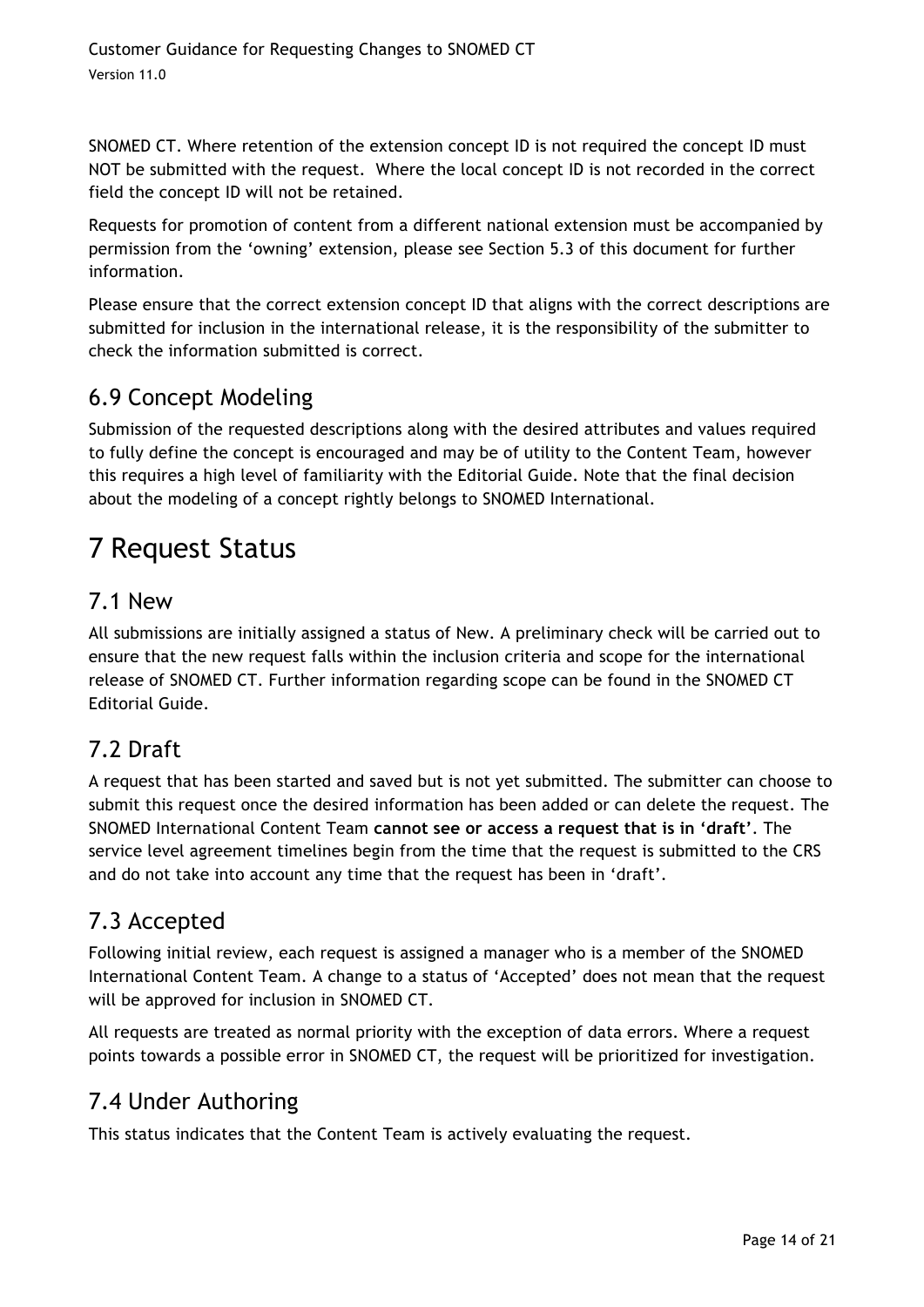### 7.5 Ready for Release

A request status will be changed to 'Ready For Release' once the requested change has been made and approved, however please note this does not assure that the requested change will be included in the final release data. There are a considerable number of technical processes undertaken after editing for a particular release has been completed. This can on occasion result in a change that has been made being reverted or a concept removed from the release.

#### 7.6 In Inception

This status was formerly used for requests awaiting resolution of a Content Tracker. From March 2020 onwards where a CRS request falls into the scope for an existing Content Tracker, the request will be marked as 'rejected' with a note to ask the submitters to add themself as a 'watcher' to the appropriate Content Tracker. The manager for the request will link it to the Content Tracker to ensure that the CRS request is progressed along with the Content Tracker once editing on that specific content area commences.

Content Trackers are intended to investigate issues or enhancements to both existing and future content for SNOMED CT. A process for understanding the problem and elaboration of a solution is undertaken in order to make improvements to existing content and clarify how content of a similar nature will be incorporated into SNOMED CT in the future. Depending upon the nature of the Content Tracker, this may be a long-term large-scale content project or a smaller project with a shorter timescale.

#### 7.7 Awaiting Agreement Compliance

This status is used for requests that cannot be resolved at the time of submission due to contractual obligations or intellectual property issues that are awaiting resolution or permission from a copyright owner.

#### **7.7.1 Requests that fall into the scope of the LOINC Agreement**

According to section 5.2.1 Addition of new SNOMED CT "Observable Entity" and "Evaluation Procedure" Concepts of Schedule 2 of the Cooperative Agreement between SNOMED International and Regenstrief, two member countries must endorse addition of the following classes of requests:

I. Laboratory, including discrete orders and observations and panel names for orders (excluding panel structure);

II. Anthropomorphic measurements and evaluations; and

III. Vital signs and physiological measurements.

There is no cut-off date for submission of these requests and it applies to requests submitted prior to the agreement.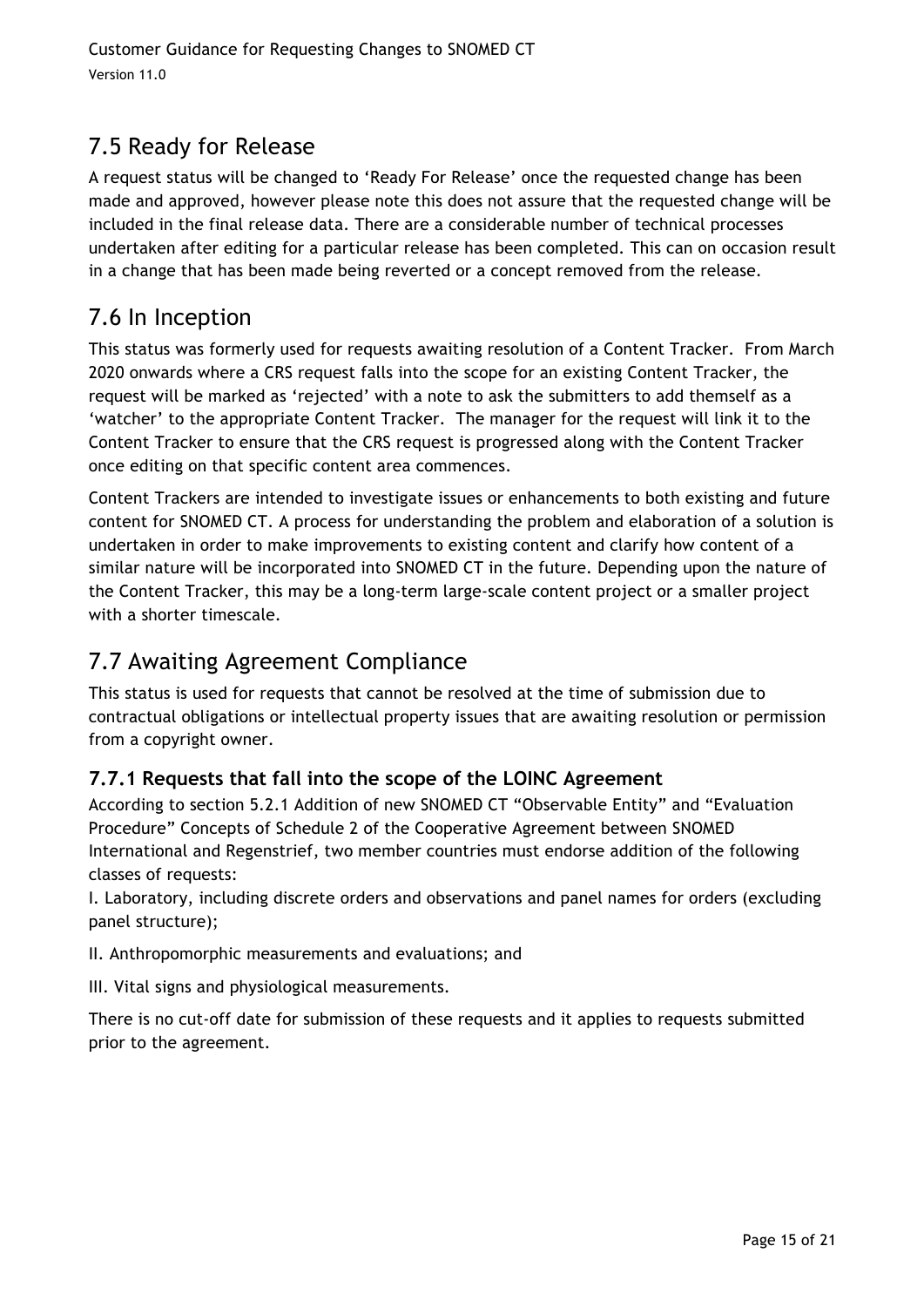# 7.8 Clarification Needed

Where insufficient information is provided to proceed with a request, a member of the Content Team will incorporate questions to be resolved and change the status of the request to 'Clarification Needed.' This will generate an email to the original submitter.

Where a request for clarification to a customer is not answered within 60 days from the date the clarification is generated, the request will be rejected along with a note that the request was rejected due to a lack of response by the submitter. After this **no further action** will be taken with the request even if a response to the clarification is received. Once the 60 days have passed if the change is still required a new request must be submitted. The resubmitted request must include additional information related to the request for clarification. Failure to provide additional information will lead to a second and final rejection of the request.

### 7.9 Pending Internal Input

This status is for use by the Content Team to identify requests that require further input from a different member of the Content Team.

### 7.10 On Hold

This status is for use by the Content Team as part of workload management. Requests may be placed on hold whilst awaiting assignment to a member of the Content Team throughout the editing cycle. This status is also used for requests submitted after the final submission date for a particular release cycle and that will be progressed in the next release cycle.

### 7.11 Forwarded

Where a request is received that is not in scope for the international release of SNOMED CT, it may be suitable for a specific extension. The request may be forwarded to another extension manager or National Release Center.

#### 7.12 Withdrawn

A submitter may choose to withdraw their request at any time up to the point the status is assigned as 'Ready for Release.' However, a submitter may not unilaterally prevent the addition of content to SNOMED CT, or cause it to be inactivated through this mechanism if it is believed to be a valid request and of value to stakeholders.

# 7.13 Resolved Without Content Changes

This status is used where a request can be resolved in discussion with the submitter but without making any content changes. Examples of this include where a request contains a question that can be answered without making any changes to the content or where a potential duplicate concept is identified but subsequently is verified as a valid concept.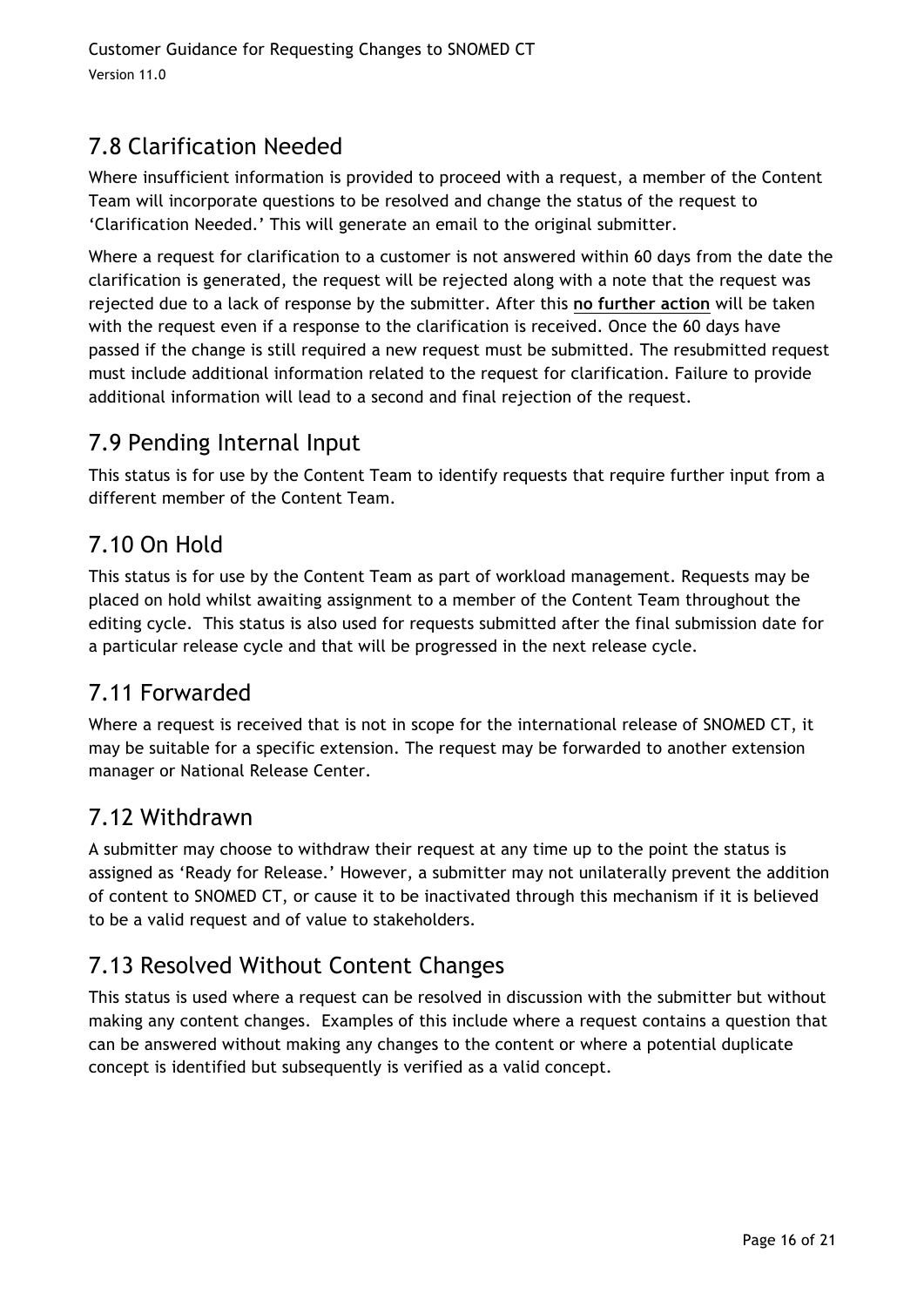## 7.14 Rejected

Where a request has had a full review and is not considered to be in scope for SNOMED CT, or does not meet the criteria outlined in the Editorial Guide, or clarification about the request has not been received within 60 days, the request will be rejected. This status is also used for requests that are linked to a Content Tracker.

#### 7.15 Completed

A request status will be changed to "Completed" once the edit has been made and approved and the data files are ready for release. Prior to this time, inclusion in the release cannot be guaranteed.

#### 7.16 Appeal

Where a request has been 'Rejected', the submitter may provide additional information or references and request a further review of the decision. The submitter can then place the request in 'Appeal' status. In these circumstances the decision will be reviewed and if necessary referred to the Head of Terminology for final disposition.

Where an appeal is submitted for a request that was rejected due to lack of response to a request for clarification, the appeal will not be accepted for consideration and the request will be marked as 'Appeal Rejected'

### 7.17 Appeal Rejected

After conclusion of the appropriate appeal process, where the outcome remains unchanged, this status will be applied.

### 7.18 In Appeal Clarification

Where an appeal is received but there is insufficient information to support a full review of the request, the original rejection and/or the reason for the appeal, the request will move to this status. Where a response to 'In Appeal Clarification' is not received, the request will be moved to 'Appeal Rejected' once 60 days have elapsed. At this point, no further action will be taken with the request.

# 8 Questions or Comments

Please submit comments or questions about this document to info@snomed.org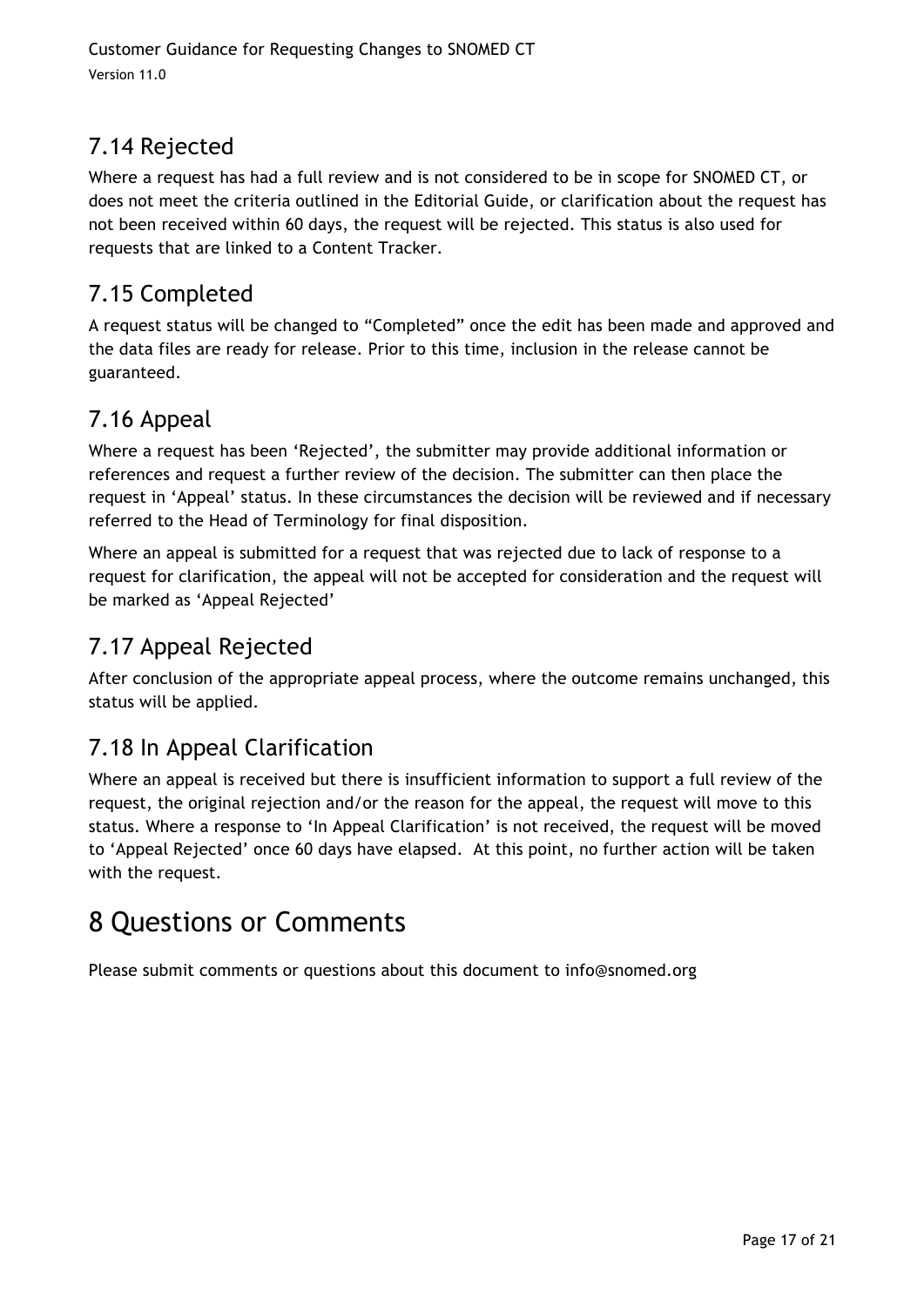# Appendix A

Web addresses for suggested reference sources (copy and paste into a browser).

Please note this section is intended for guidance only and is not intended to be exhaustive. Other references sources that meet the criteria set out in Section 6.5 are also acceptable.

#### **NCBI - National Center for Biotechnology Information**

https://www.ncbi.nlm.nih.gov/

**PubMed – Biomedical literature** https://www.ncbi.nlm.nih.gov/pubmed/

**Medscape** https://www.medscape.com/

**DermNet** https://dermnetnz.org/

**British Medical Journal** https://www.bmj.com/

**The Lancet** https://www.thelancet.com/

**The New England Journal of Medicine** https://www.nejm.org/

**Merck https://www.msdmanuals.com/en-gb/professional**

**UniProt – Protein knowledgebase**

http://www.uniprot.org/

**OMIM - An Online Catalog of Human Genes and Genetic Disorders** https://www.omim.org/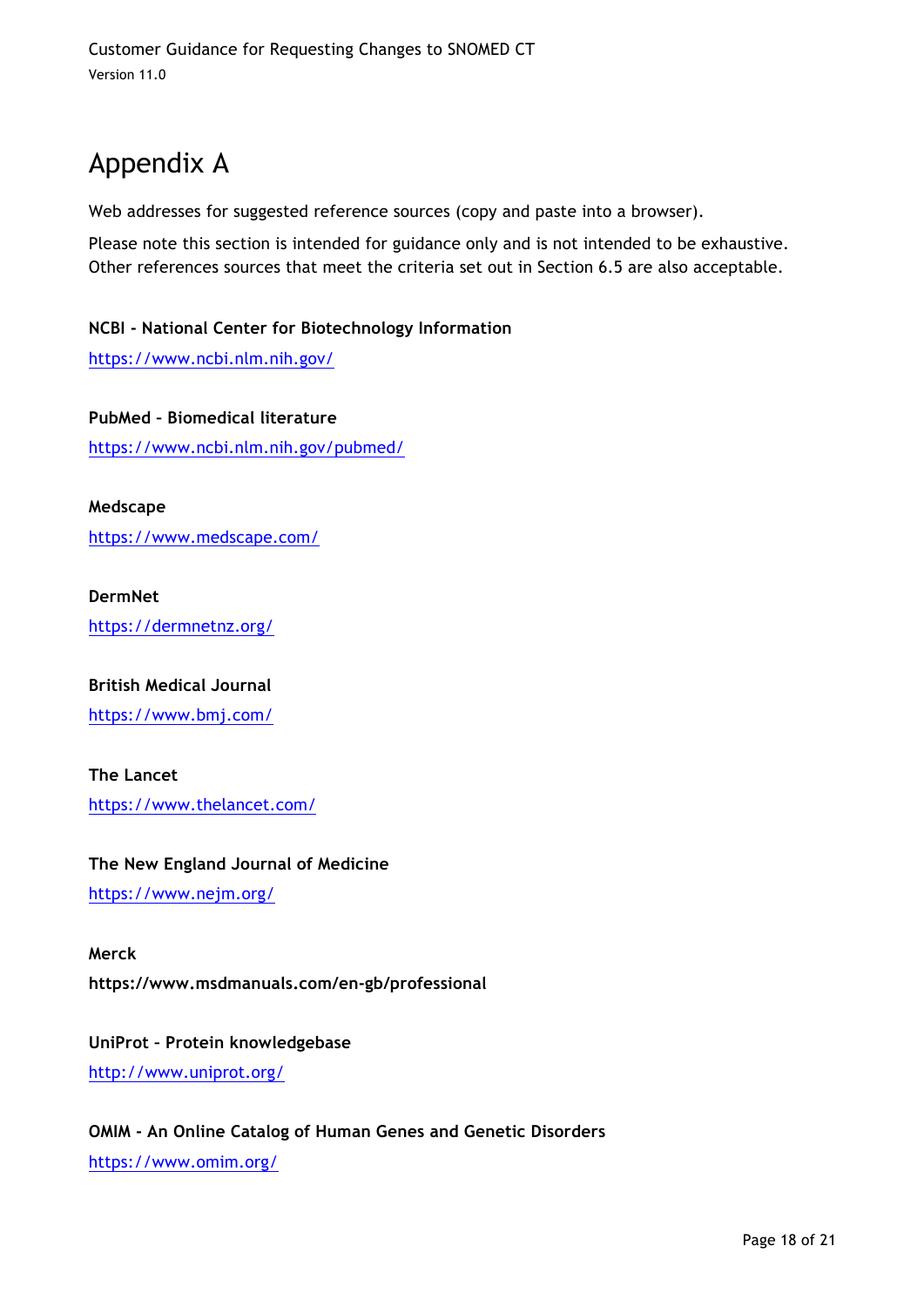#### **Orphanet**

http://www.orpha.net/consor/cgi-bin/index.php

**Genetics and Rare Diseases Information Center** https://rarediseases.info.nih.gov/

**The International Society for Nomenclature of Paediatric and Congenital Heart Disease (ISNPCHD)**

**https://ipccc.net/**

**ChEBI - Ontology of Chemical Entities of Biologic Interest**

https://www.ebi.ac.uk/chebi/

**PubChem - Biologic activities of small molecules**

https://pubchem.ncbi.nlm.nih.gov/

**NLM Drug Info - Drug information Portal**

https://druginfo.nlm.nih.gov/drugportal/

**ChemSpider - Royal Society of Chemistry, free chemical structure database** http://www.chemspider.com/?gclid=EAIaIQobChMIvfXI9qnt1gIVQxYbCh2nAQHPEAAYASAAEgIla\_D \_BwE

**Nomenclature Committee of the International Union of Biochemistry and Molecular Biology (NC-IUBMB)**

**http://www.sbcs.qmul.ac.uk/iubmb/enzyme/**

**EDQM standard Terms https://standardterms.edqm.eu/#**

**WHO Mednet https://mednet-communities.net/\$root/**

**World Checklist of Selected Plant Families**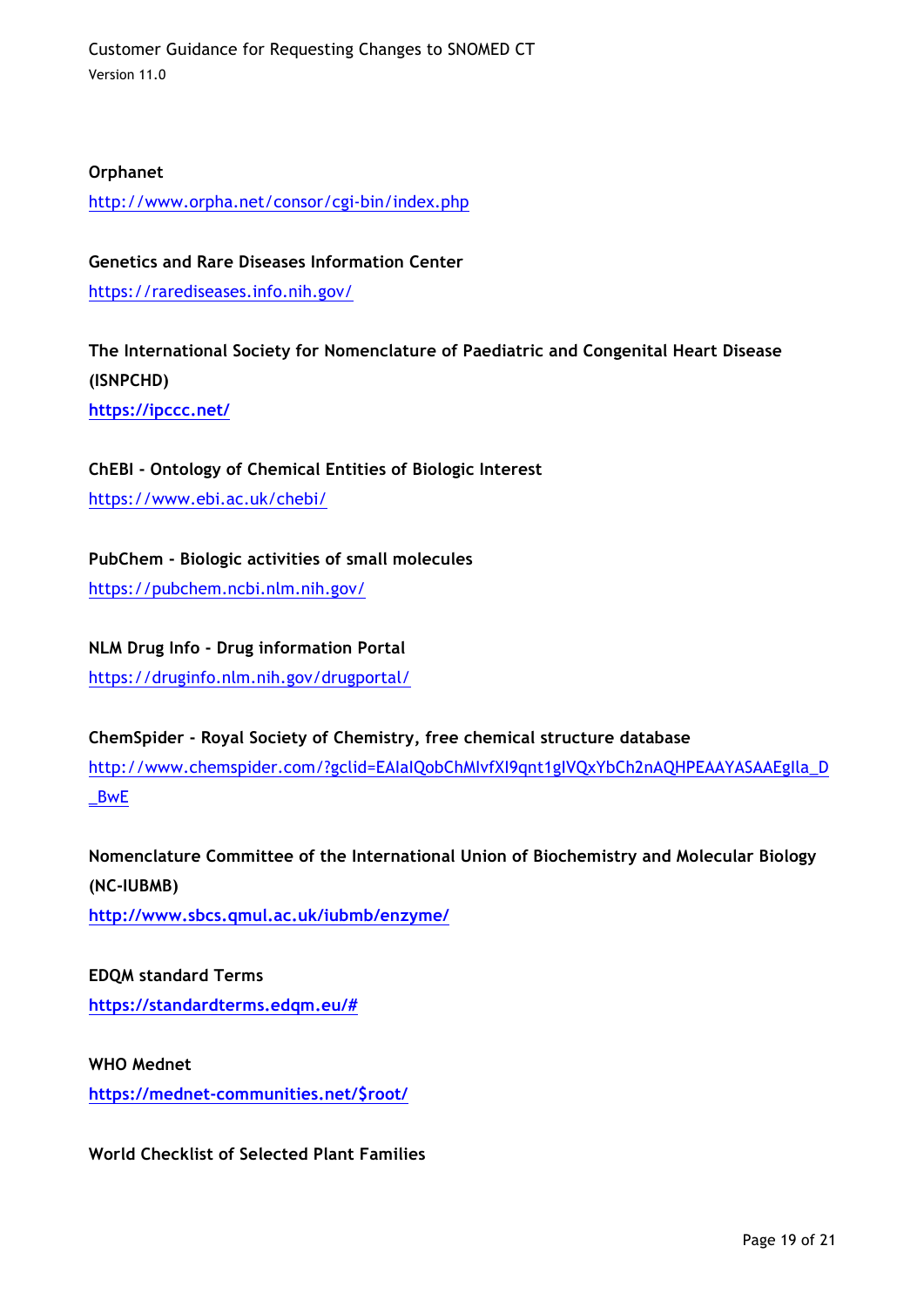**http://wcsp.science.kew.org/prepareChecklist.do;jsessionid=1E55C6CFA86F1AED55BD34B9F 8D8CF4C.kppapp06-wcsp?checklist=selected\_families%40%40299261020171421052**

**For information on UK or European products, Summary of Product Characteristics as published here https://www.medicines.org.uk/emc/ http://www.mhra.gov.uk/spc-pil/**

**International Union of Biochemistry and Molecular Biology Enzyme Nomenclature http://www.sbcs.qmul.ac.uk/iubmb/enzyme/**

**FMA Browser Explorer for Foundational Model of Anatomy** http://fma.si.washington.edu/browser/#/

**WHOCC - ATC/DDD Index - Index and search for the Anatomical Therapeutic Chemical (ATC) classification system and the Defined Daily Dose (DDD)**

https://www.whocc.no/atc\_ddd\_index/

#### **Resources for Organism Naming**

SNOMED International utilizes various resources when reviewing changes to the organism hierarchy. They include:

#### **Bacteria**

**List of Prokaryotic names with Standing in Nomenclature (LPSN)**

https://lpsn.dsmz.de/

**International Committee on Systematics of Prokaryotes (ICSP)** http://www.the-icsp.org/

**International Journal of Systematic and Evolutionary Microbiology**

http://ijs.microbiologyresearch.org/content/journal/ijsem

#### **DSMZ-Prokaryotic Nomenclature Up-to-date**

https://www.dsmz.de/bacterial-diversity/prokaryotic-nomenclature-up-to-date